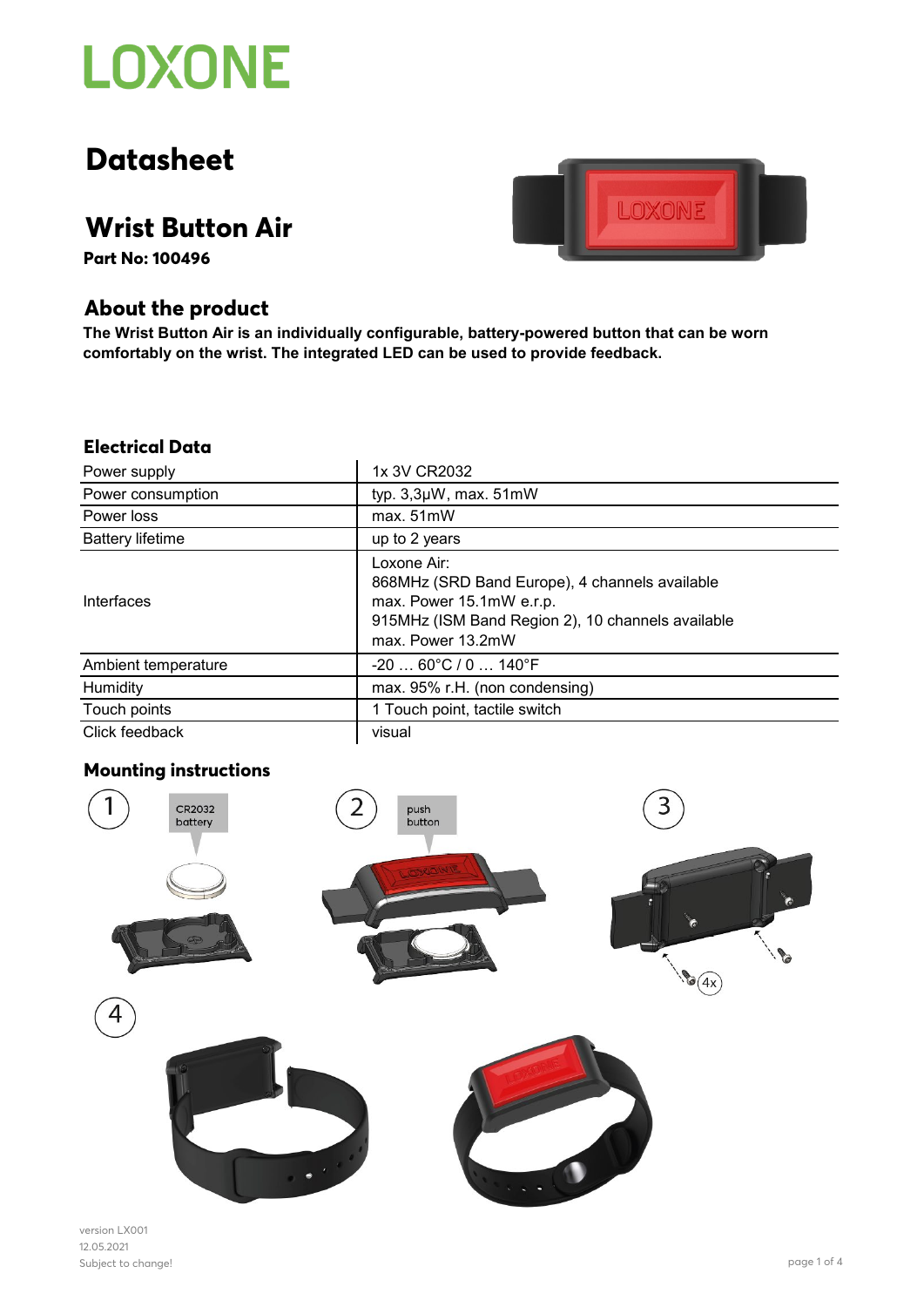

## **Product Characteristics**

| Colours | Loxone red translucent<br>Black: RAL9005 |
|---------|------------------------------------------|
| Finish  | matte                                    |

## **Weight & Dimensions**

| Net weight                                                               | 119g                                   |
|--------------------------------------------------------------------------|----------------------------------------|
| Total weight                                                             | 128g                                   |
| Product dimensions                                                       | 50x26x13.5mm / 1.97x1.02x0.53" (LxWxH) |
| 82<br>50                                                                 | 13,5                                   |
| Pack size                                                                | 98x90x33mm / 3.86x3.54x1.30" (LxWxH)   |
| <b>Certifications &amp; Standards</b><br>Safety rating<br>Certifications | IP <sub>64</sub>                       |

Installation must be carried out by a qualified electrician in accordance with the relevant regulations.

**Published by Loxone Electronics GmbH** Smart Home 1 4154 Kollerschlag Austria Tel: +43 7287 7070-0 loxone.com

version LX001 12.05.2021 Subject to change! page 2 of 4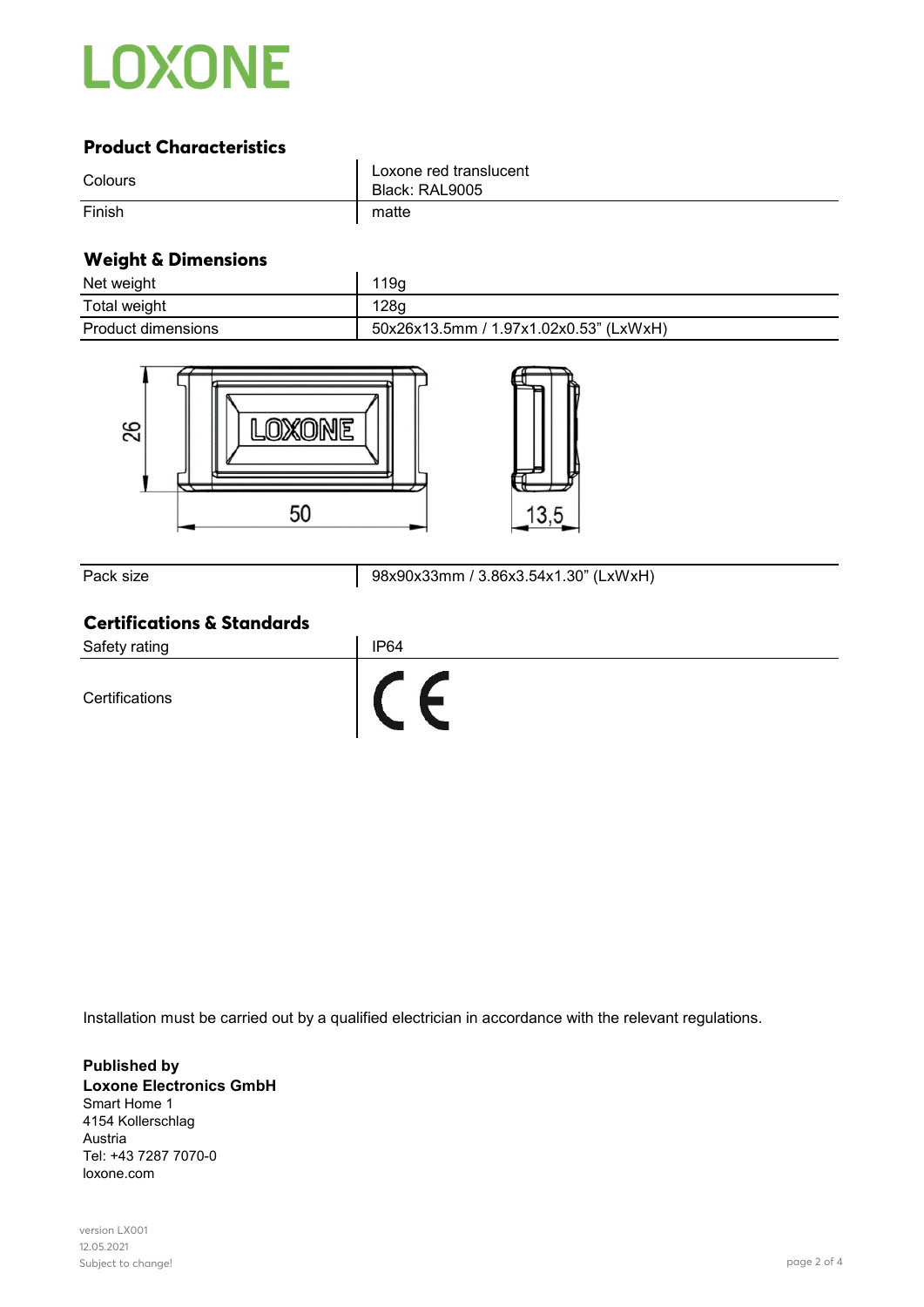# **LOXONE**

## **Datenblatt**

## **Wrist Button Air**

**Art. Nr. 100496**

## **Information zum Produkt**

**Der Wrist Button Air ist eine individuell konfigurierbare, batteriebetriebene Taste welche bequem am Handgelenk getragen werden kann. Über die integrierte LED kann zudem eine Rückmeldung gegeben werden.**

## **Elektrische Daten**

| Spannungsversorgung  | 1x 3V CR2032                                                                                                                                                                |
|----------------------|-----------------------------------------------------------------------------------------------------------------------------------------------------------------------------|
| Leistungsaufnahme    | typ. 3,3µW, max. 51mW                                                                                                                                                       |
| Verlustleistung      | max. 51mW                                                                                                                                                                   |
| Batterie Lebensdauer | bis zu 2 Jahre                                                                                                                                                              |
| Schnittstellen       | Loxone Air:<br>868MHz (SRD Band Europa), 4 Kanäle wählbar<br>max. Sendeleistung 15.1mW e.r.p.<br>915MHz (ISM Band Region 2), 10 Kanäle wählbar<br>max. Sendeleistung 13.2mW |
| Umgebungstemperatur  | $-2060^{\circ}$ C / 0 $$ 140 $^{\circ}$ F                                                                                                                                   |
| Luftfeuchtigkeit     | max. 95% r.H. (nicht kondensierend)                                                                                                                                         |
| Tastpunkt            | 1 Tastpunkt, taktiler Schalter                                                                                                                                              |
| Feedback             | visuell                                                                                                                                                                     |

## **Zusammenbauanleitung**



Version LX001 12.05.2021 Änderungen vorbehalten! Seite 3 von 4